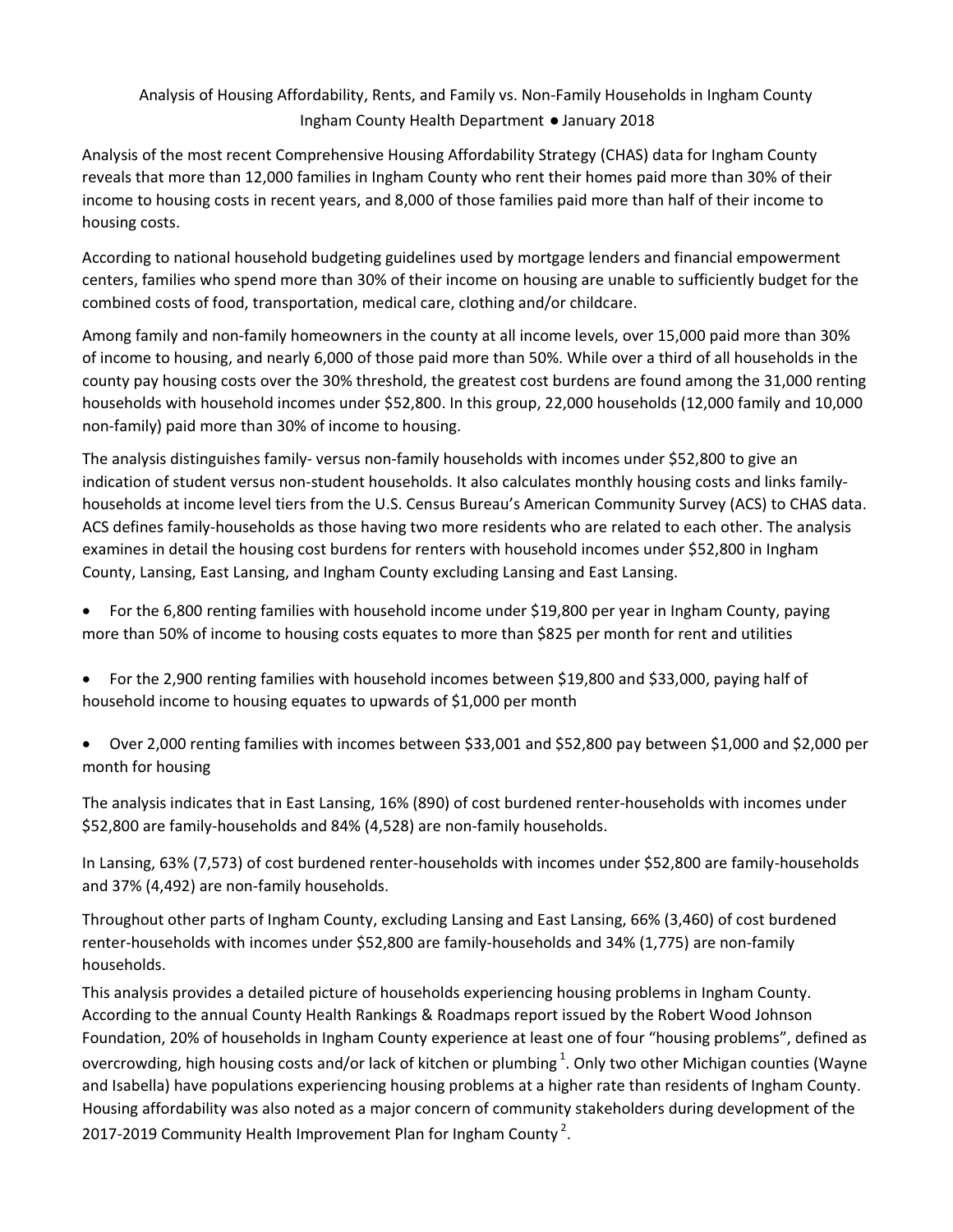The major findings of this analysis are consistent with findings of the Regional Affordable Housing Study published by Michigan State University in 2013.<sup>3</sup> That study showed that between 2000 and 2010 occupied rental units paying gross rent (rent plus utilities) of \$300-\$499 per month declined by 10,000 units in Ingham County.

Units paying gross monthly rent of \$750-\$1,499 increased by 9,400 during the same period, and units paying over \$1,500 per month increased by 1,230.

During this period, the number of occupied units paying gross rent of \$500-\$749 per month only increased by 1,000 units.

An increase of 10,000 units at this gross rent tier (\$500-\$749 per month) - and not the tiers in excess of \$750 per month - would have been accordance with national inflation during this period.

1 http://www.countyhealthrankings.org/app/michigan/2017/measure/factors/136/map

2 http://www.hd.ingham.org/Portals/HD/Home/Documents/CHA/CHIP\_report\_2017.pdf

3 http://www.midmichigansustainability.org/Projects/RegionalAffordableHousingStudy.aspx

From 2013 Regional Affordable Housing Study, Table 42, Housing Characteristics of Ingham County 4

|                               | Ingham |       |        |       |  |
|-------------------------------|--------|-------|--------|-------|--|
| Subject                       |        | 2000  |        | 2010  |  |
|                               | No.    | %     |        | %     |  |
| <b>GROSS RENT</b>             |        |       |        |       |  |
| Occupied units paying<br>rent | 41,497 | 100.0 | 40,061 | 100.0 |  |
| Less than \$200               | 1,907  | 4.6   | 1,157  | 2.9   |  |
| \$200 to \$299                | 1,644  | 4.0   | 1,182  | 3.0   |  |
| \$300 to \$499                | 13,524 | 32.6  | 3,827  | 9.6   |  |
| \$500 to \$749                | 16,574 | 39.9  | 15,407 | 38.5  |  |
| \$750 to \$999                | 5,457  | 13.2  | 11,181 | 27.9  |  |
| \$1,000 to \$1,499            | 1,698  | 4.1   | 5,384  | 13.4  |  |
| \$1,500 or more               | 693    | 1.7   | 1,923  | 4.8   |  |
| Median (dollars)              | 542    |       | 726    |       |  |
| No rent paid                  | 874    |       | 1,609  |       |  |

23% decrease in units at this gross rent tier 1% decrease in units at this gross rent tier 15% increase in units at this gross rent tier 9% increase in units at this gross rent tier 3% increase in units at this gross rent tier 2% decrease in units at this gross rent tier 1% decrease in units at this gross rent tier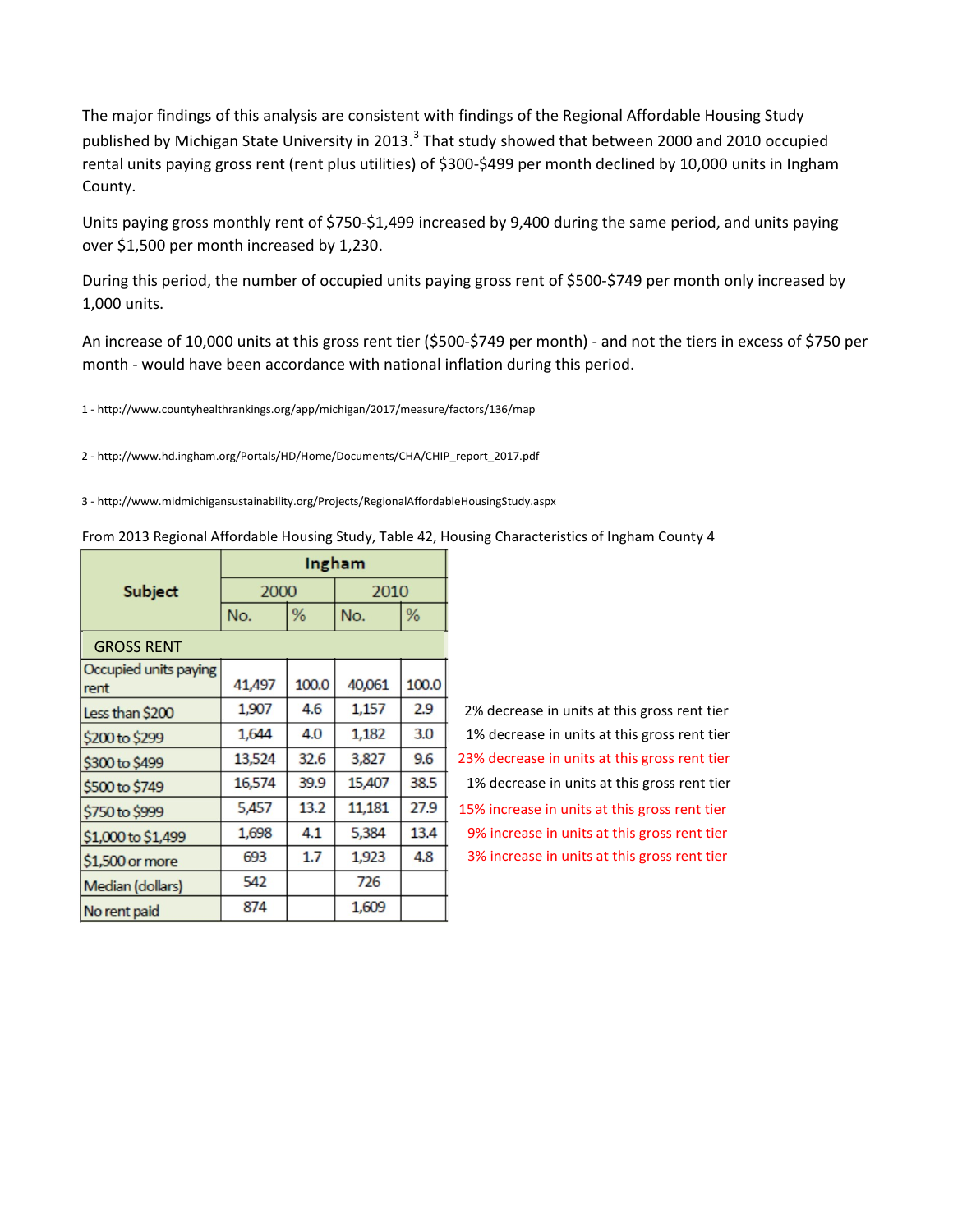All households w/annual income under \$52,800

|                                                              | <b>Number</b> | % Total Households % Total Households<br>in County | in Income Group |  |
|--------------------------------------------------------------|---------------|----------------------------------------------------|-----------------|--|
|                                                              |               |                                                    |                 |  |
| Owner-Occupied Households <sup>1</sup>                       | 15,765        | 14.49%                                             | 33.53%          |  |
| Family Households <sup>3</sup>                               | 5,266         | 4.84%                                              | 11.20%          |  |
| Non-Family Households <sup>3</sup>                           | 5,696         | 5.23%                                              | 12.12%          |  |
| Renter-Occupied Households <sup>1</sup>                      | 31,250        | 28.72%                                             | 66.47%          |  |
| Family Households <sup>3</sup>                               | 8,760         | 8.05%                                              | 18.63%          |  |
| Non-Family Households <sup>3</sup>                           | 5,415         | 4.98%                                              | 11.52%          |  |
| <b>Renter Households paying 30% or less of income</b>        |               |                                                    |                 |  |
| to housing $2$                                               | 8,495         | 7.81%                                              | 18.07%          |  |
| Family Households <sup>3</sup>                               | 4,524         | 4.16%                                              | 9.62%           |  |
| Non-Family Households <sup>3</sup>                           | 3,971         | 3.65%                                              | 8.45%           |  |
| <b>Renter Households paying 31-50% of income to</b>          |               |                                                    |                 |  |
| housing <sup>2</sup>                                         | 9,000         | 8.27%                                              | 19.14%          |  |
| Family Households <sup>3</sup>                               | 4,344         | 3.99%                                              | 9.24%           |  |
| Non-Family Households <sup>3</sup>                           | 4,656         | 4.28%                                              | 9.90%           |  |
| Renter households paying more than 50% of                    |               |                                                    |                 |  |
| income to housing <sup>2</sup>                               | 13,755        | 12.64%                                             | 29.26%          |  |
| Family Households <sup>3</sup>                               | 7,798         | 7.17%                                              | 16.59%          |  |
| Non-Family Households <sup>3</sup>                           | 5,958         | 5.47%                                              | 12.67%          |  |
| <b>Total Housing Burdened Renter Households</b> <sup>1</sup> | 22,755        | 20.91%                                             | 48.40%          |  |
| Family Households <sup>3</sup>                               | 12,142        | 11.16%                                             | 25.83%          |  |
| Non-Family Households <sup>3</sup>                           | 10,614        | 9.75%                                              | 22.58%          |  |

1 - Comprehensive Housing Affordability Strategy ("CHAS") data published by US Housing and Urban Development, 2009-2013 American Community Survey (ACS). Housing burdened = paying more than 30% of income to housing cost.

2 - Rent amounts calcluated based on HAMFIs (HUD Area Median Family Income) for Ingham County, Lansing and East Lansing for 2013 (\$66,000/year). Number of renter and owner households by HAMFI range as reported in CHAS data data published by US Housing and Urban Development, 2009-2013 American Community Survey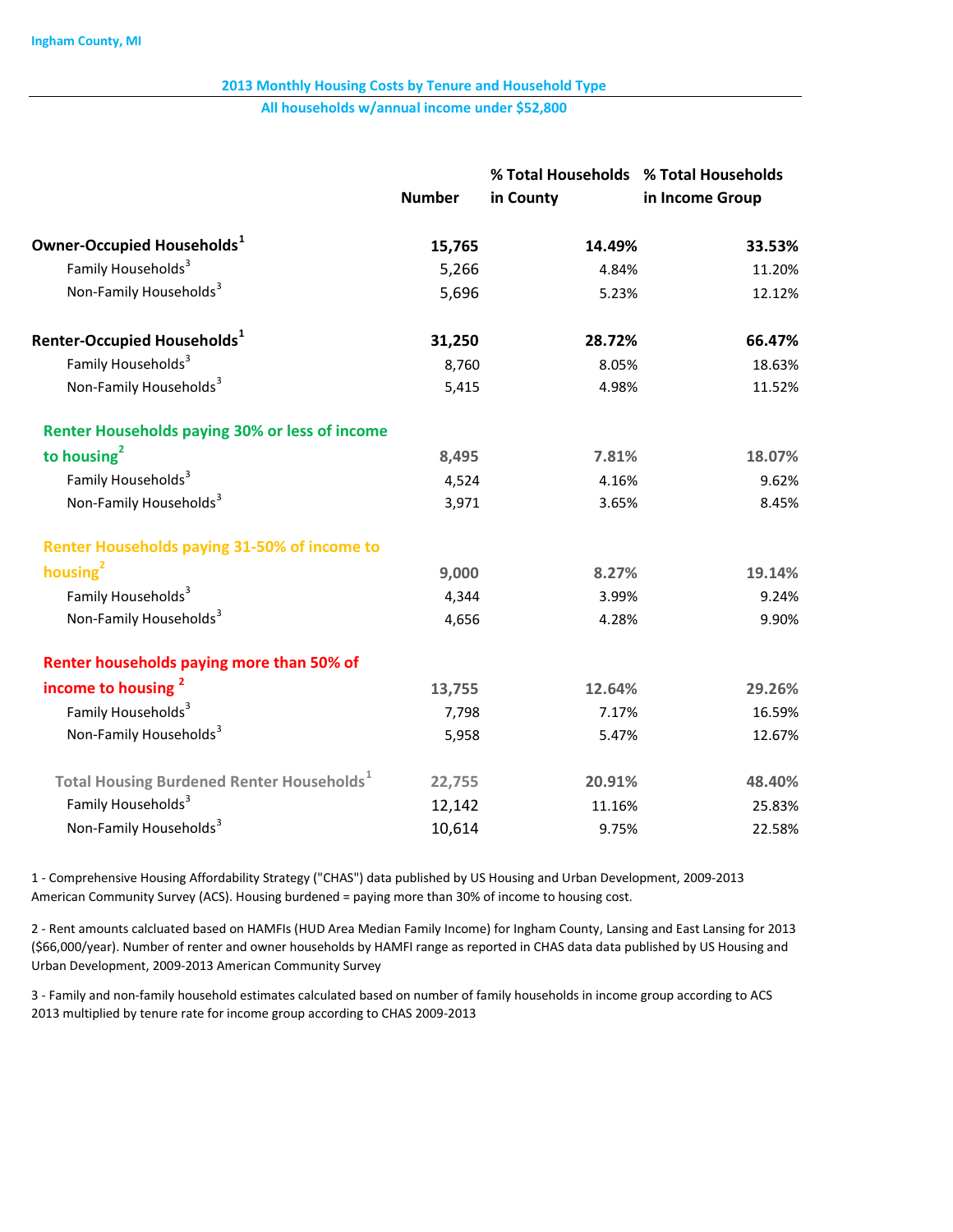Households w/annual income under \$19,800

|                                                              | <b>Number</b> | % Total Households % Total Households<br>in County | in Income Group |
|--------------------------------------------------------------|---------------|----------------------------------------------------|-----------------|
| Owner-Occupied Households <sup>1</sup>                       | 3,310         | 3.04%                                              | 18.93%          |
| Family Households <sup>3</sup>                               | 2,052         | 1.89%                                              | 11.74%          |
| Non-Family Households <sup>3</sup>                           | 1,258         | 1.16%                                              | 7.19%           |
| Renter-Occupied Households <sup>1</sup>                      | 14,175        | 13.03%                                             | 81.07%          |
| Family Households <sup>3</sup>                               | 8,760         | 8.05%                                              | 50.10%          |
| Non-Family Households <sup>3</sup>                           | 5,415         | 4.98%                                              | 30.97%          |
| <b>Renter Households paying 30% or less of income</b>        |               |                                                    |                 |
| to housing (less than \$495) $^2$                            | 3,060         | 2.81%                                              | 17.50%          |
| Family Households <sup>3</sup>                               | 1,891         | 1.74%                                              | 10.81%          |
| Non-Family Households <sup>3</sup>                           | 1,169         | 1.07%                                              | 6.69%           |
| <b>Renter Households paying 31-50% of income to</b>          |               |                                                    |                 |
| housing $(5512 - 5825)^2$                                    | 1,195         | 1.10%                                              | 6.83%           |
| Family Households <sup>3</sup>                               | 739           | 0.68%                                              | 4.23%           |
| Non-Family Households <sup>3</sup>                           | 456           | 0.42%                                              | 2.61%           |
| Renter households paying more than 50% of                    |               |                                                    |                 |
| income to housing (more than $$825$ ) <sup>2</sup>           | 9,920         | 9.12%                                              | 56.73%          |
| Family Households <sup>3</sup>                               | 6,128         | 5.63%                                              | 35.05%          |
| Non-Family Households <sup>3</sup>                           | 3,792         | 3.48%                                              | 21.69%          |
| <b>Total Housing Burdened Renter Households</b> <sup>1</sup> | 11,115        | 10.21%                                             | 63.57%          |
| Family Households <sup>3</sup>                               | 6,867         | 6.31%                                              | 39.27%          |
| Non-Family Households <sup>3</sup>                           | 4,248         | 3.90%                                              | 24.30%          |

1 Comprehensive Housing Affordability Strategy ("CHAS") data published by US Housing and Urban Development, 20092013 American Community Survey (ACS). Housing burdened = paying more than 30% of income to housing cost.

2 Rent amounts calcluated based on HAMFIs (HUD Area Median Family Income) for Ingham County, Lansing and East Lansing for 2013 (\$66,000/year). Number of renter and owner households by HAMFI range as reported in CHAS data data published by US Housing and Urban Development, 2009-2013 American Community Survey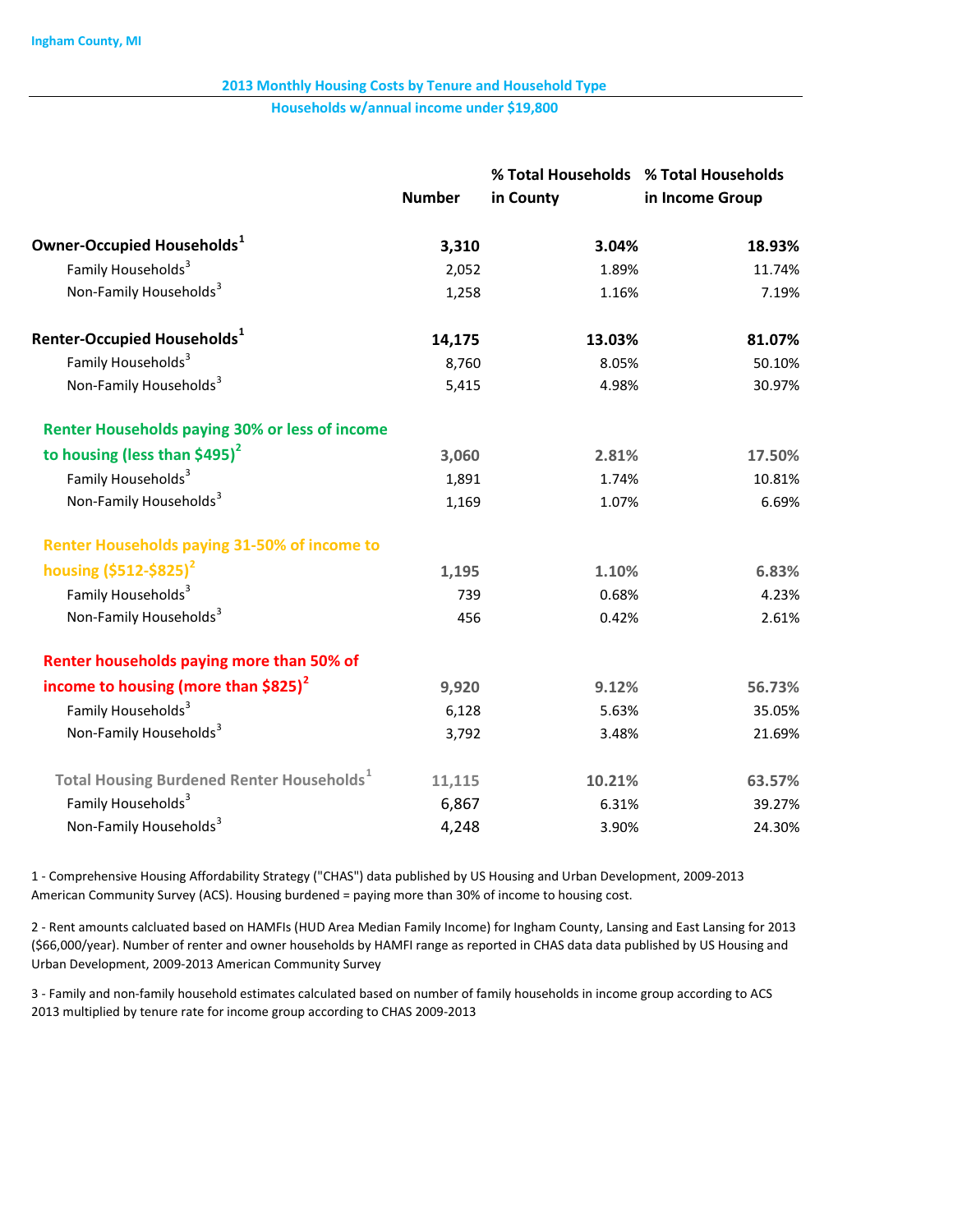Households w/annual income between \$19,800 and \$33,000

|                                                              |               | % Total Households % Total Households |                 |  |  |
|--------------------------------------------------------------|---------------|---------------------------------------|-----------------|--|--|
|                                                              | <b>Number</b> | in County                             | in Income Group |  |  |
| Owner-Occupied Households <sup>1</sup>                       | 3,825         | 3.51%                                 | 31.77%          |  |  |
| Family Households <sup>3</sup>                               | 1,607         | 1.48%                                 | 13.35%          |  |  |
| Non-Family Households <sup>3</sup>                           | 2,219         | 2.04%                                 | 18.43%          |  |  |
| Renter-Occupied Households $^{\rm 1}$                        | 8,215         | 7.55%                                 | 68.23%          |  |  |
| Family Households <sup>3</sup>                               | 3,450         | 3.17%                                 | 28.65%          |  |  |
| Non-Family Households <sup>3</sup>                           | 4,765         | 4.38%                                 | 39.58%          |  |  |
| <b>Renter Households paying 30% or less of</b>               |               |                                       |                 |  |  |
| income to housing $(5512 - 5825)$ or less) <sup>2</sup>      | 1,220         | 1.12%                                 | 10.13%          |  |  |
| <b>Family Households</b>                                     | 512           | 0.47%                                 | 4.25%           |  |  |
| Non-Family Households                                        | 708           | 0.65%                                 | 5.88%           |  |  |
| <b>Renter Households paying 31-50% of income</b>             |               |                                       |                 |  |  |
| to housing $(5513 - 51374)^2$                                | 3,870         | 3.56%                                 | 32.14%          |  |  |
| <b>Family Households</b>                                     | 1,625         | 1.49%                                 | 13.50%          |  |  |
| Non-Family Households                                        | 2,245         | 2.06%                                 | 18.65%          |  |  |
| Renter households paying more than 50% of                    |               |                                       |                 |  |  |
| income to housing (\$825-\$1375 or more) <sup>3</sup>        | 3,125         | 2.87%                                 | 25.96%          |  |  |
| <b>Family Households</b>                                     | 1,313         | 1.21%                                 | 10.91%          |  |  |
| Non-Family Households                                        | 1,813         | 1.67%                                 | 15.06%          |  |  |
| <b>Total Housing Burdened Renter Households</b> <sup>1</sup> | 6,995         | 6.43%                                 | 58.10%          |  |  |
| Family Households <sup>3</sup>                               | 2,938         | 2.70%                                 | 16.80%          |  |  |
| Non-Family Households <sup>3</sup>                           | 4,058         | 3.73%                                 | 23.21%          |  |  |
|                                                              |               |                                       |                 |  |  |

1 - Comprehensive Housing Affordability Strategy ("CHAS") data published by US Housing and Urban Development, 2009-2013 American Community Survey (ACS). Housing burdened = paying more than 30% of income to housing cost.

2 - Rent amounts calcluated based on HAMFIs (HUD Area Median Family Income) for Ingham County, Lansing and East Lansing for 2013 (\$66,000/year). Number of renter and owner households by HAMFI range as reported in CHAS data data published by US Housing and Urban Development, 2009-2013 American Community Survey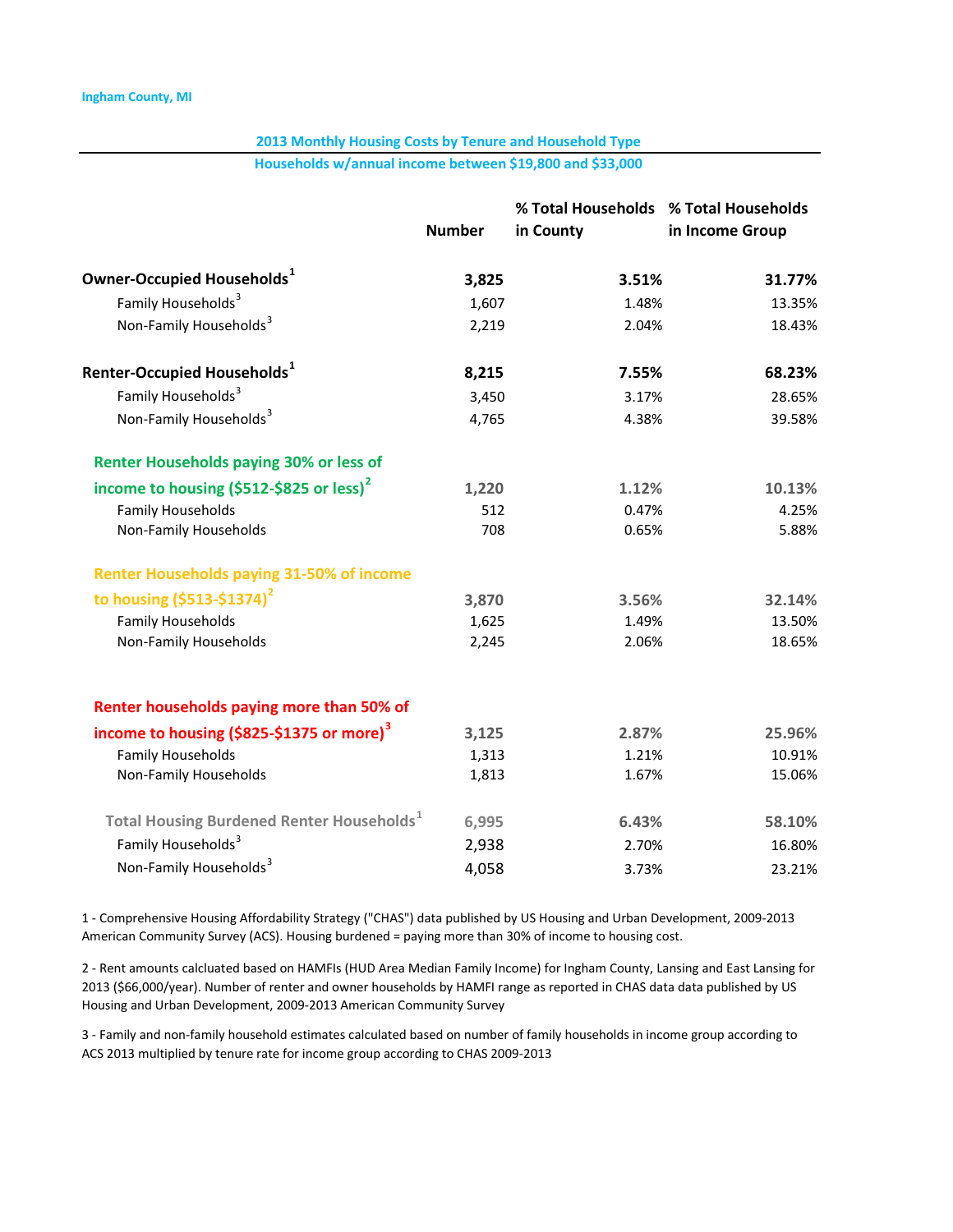Households w/annual income between \$33,001 and \$52,800

|                                                              | <b>Number</b> | % Total Households % Total Households<br>in County | in Income Group |
|--------------------------------------------------------------|---------------|----------------------------------------------------|-----------------|
| Owner-Occupied Households $^1$                               | 8,630         | 7.93%                                              | 49.34%          |
| Family Households <sup>3</sup>                               | 1,607         | 1.48%                                              | 9.19%           |
| Non-Family Households <sup>3</sup>                           | 2,219         | 2.04%                                              | 12.69%          |
| Renter-Occupied Households $^{\mathtt{1}}$                   | 8,860         | 8.14%                                              | 50.66%          |
| Family Households <sup>3</sup>                               | 3,450         | 3.17%                                              | 19.73%          |
| Non-Family Households <sup>3</sup>                           | 4,765         | 4.38%                                              | 27.24%          |
| <b>Renter Households paying 30% or less of</b>               |               |                                                    |                 |
| income to housing $( $825 - $1320$ or less) <sup>2</sup>     | 4,215         | 3.87%                                              | 24.10%          |
| Family Households <sup>3</sup>                               | 2,121         | 1.95%                                              | 12.13%          |
| Non-Family Households <sup>3</sup>                           | 2,094         | 1.92%                                              | 11.97%          |
| <b>Renter Households paying 31-50% of income</b>             |               |                                                    |                 |
| to housing $($ \$852-\$2220 $)^2$                            | 3,935         | 3.62%                                              | 22.50%          |
| Family Households <sup>3</sup>                               | 1,980         | 1.82%                                              | 11.32%          |
| Non-Family Households <sup>3</sup>                           | 1,955         | 1.80%                                              | 11.18%          |
| Renter households paying more than 50% of                    |               |                                                    |                 |
| income to housing $(51375 - 52221)^2$                        | 710           | 0.65%                                              | 4.06%           |
| Family Households <sup>3</sup>                               | 357           | 0.33%                                              | 2.04%           |
| Non-Family Households <sup>3</sup>                           | 353           | 0.32%                                              | 2.02%           |
| <b>Total Housing Burdened Renter Households</b> <sup>1</sup> | 4,645         | 4.27%                                              | 26.56%          |
| Family Households <sup>3</sup>                               | 2,337         | 2.15%                                              | 13.37%          |
| Non-Family Households <sup>3</sup>                           | 2,308         | 2.12%                                              | 13.20%          |

1 - Comprehensive Housing Affordability Strategy ("CHAS") data published by US Housing and Urban Development, 2009-2013 American Community Survey (ACS). Housing burdened = paying more than 30% of income to housing cost.

2 - Rent amounts calcluated based on HAMFIs (HUD Area Median Family Income) for Ingham County, Lansing and East Lansing for 2013 (\$66,000/year). Number of renter and owner households by HAMFI range as reported in CHAS data data published by US Housing and Urban Development, 2009-2013 American Community Survey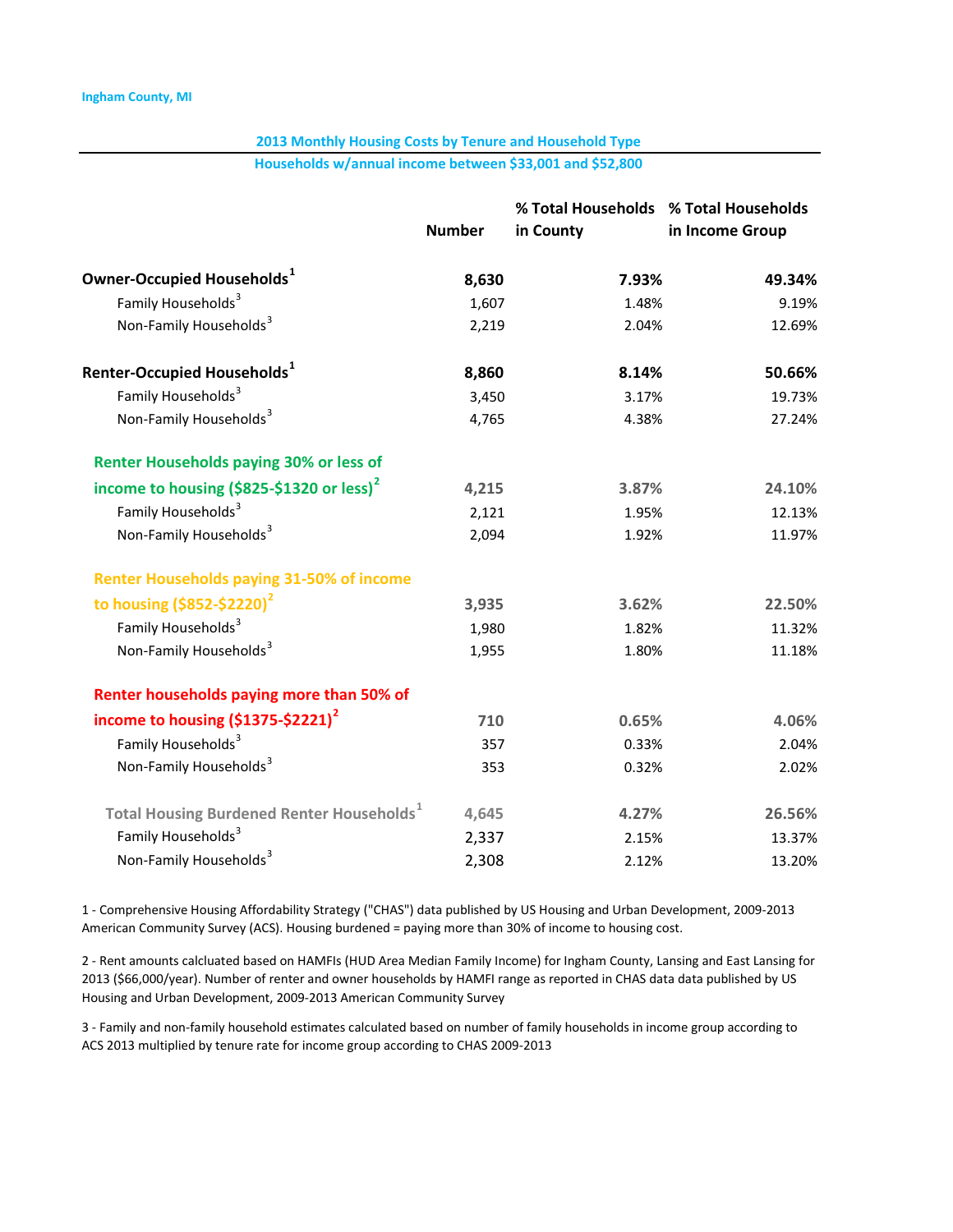#### All households w/annual income under \$52,800

|                                                              | <b>Number</b> | % Total Households % Total Households<br>in City | in Income Group |
|--------------------------------------------------------------|---------------|--------------------------------------------------|-----------------|
| Owner-Occupied Households <sup>1</sup>                       | 8,495         | 17.61%                                           | 33.10%          |
| Family Households <sup>3</sup>                               | 4,594         | 9.53%                                            | 17.90%          |
| Non-Family Households <sup>3</sup>                           | 3,871         | 8.03%                                            | 15.08%          |
| Renter-Occupied Households <sup>1</sup>                      | 17,170        | 35.60%                                           | 66.90%          |
| Family Households <sup>3</sup>                               | 8,760         | 18.16%                                           | 34.13%          |
| Non-Family Households <sup>3</sup>                           | 5,415         | 11.23%                                           | 21.10%          |
| <b>Renter Households paying 30% or less of income</b>        |               |                                                  |                 |
| to housing $2$                                               | 5,065         | 10.50%                                           | 19.74%          |
| Family Households <sup>3</sup>                               | 2,929         | 6.07%                                            | 11.41%          |
| Non-Family Households <sup>3</sup>                           | 2,136         | 4.43%                                            | 8.32%           |
| <b>Renter Households paying 31-50% of income to</b>          |               |                                                  |                 |
| housing <sup>2</sup>                                         | 5,505         | 11.41%                                           | 21.45%          |
| Family Households <sup>3</sup>                               | 2,938         | 6.09%                                            | 11.45%          |
| Non-Family Households <sup>3</sup>                           | 2,567         | 5.32%                                            | 10.00%          |
| Renter households paying more than 50% of                    |               |                                                  |                 |
| income to housing <sup>2</sup>                               | 6,600         | 13.68%                                           | 25.72%          |
| Family Households <sup>3</sup>                               | 4,635         | 9.61%                                            | 18.06%          |
| Non-Family Households <sup>3</sup>                           | 1,965         | 4.07%                                            | 7.66%           |
| <b>Total Housing Burdened Renter Households</b> <sup>1</sup> | 12,105        | 25.10%                                           | 47.17%          |
| Family Households <sup>3</sup>                               | 7,573         | 15.70%                                           | 29.51%          |
| Non-Family Households <sup>3</sup>                           | 4,532         | 9.40%                                            | 17.66%          |

1 - Comprehensive Housing Affordability Strategy ("CHAS") data published by US Housing and Urban Development, 2009-2013 American Community Survey (ACS). Housing burdened = paying more than 30% of income to housing cost.

2 Rent amounts calcluated based on HAMFIs (HUD Area Median Family Income) for Ingham County, Lansing and East Lansing for 2013 (\$66,000/year). Number of renter and owner households by HAMFI range as reported in CHAS data data published by US Housing and Urban Development, 2009-2013 American Community Survey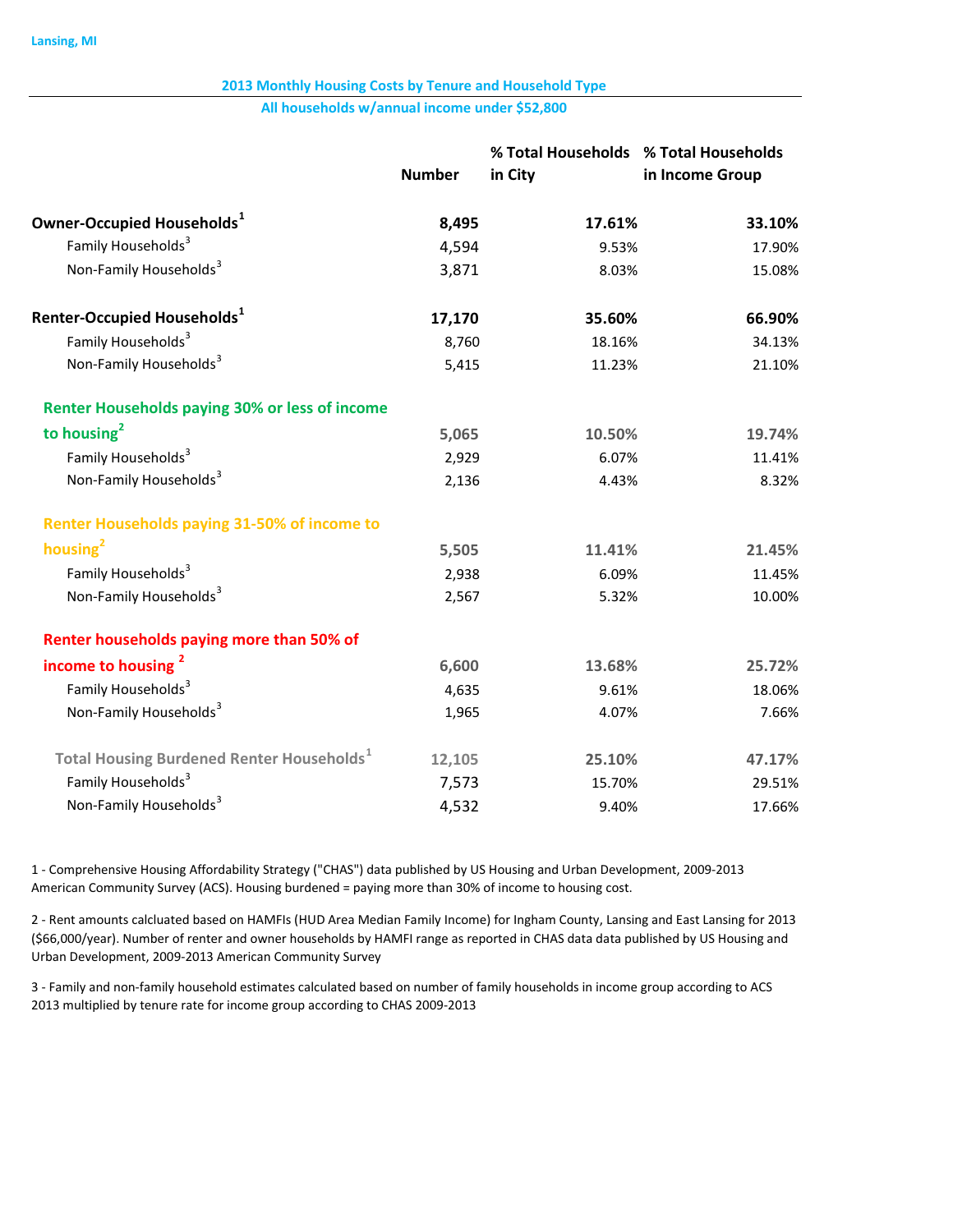Households w/annual income under \$19,800

|                                                          |               |                                             | % Total             |
|----------------------------------------------------------|---------------|---------------------------------------------|---------------------|
|                                                          | <b>Number</b> | % Total Households Households in<br>in City | <b>Income Group</b> |
|                                                          |               |                                             |                     |
| Owner-Occupied Households <sup>1</sup>                   | 1,860         | 3.86%                                       | 19.22%              |
| Family Households <sup>3</sup>                           | 1,432         | 2.97%                                       | 14.80%              |
| Non-Family Households <sup>3</sup>                       | 428           | 0.89%                                       | 4.42%               |
| Renter-Occupied Households <sup>1</sup>                  | 7,815         | 16.20%                                      | 80.78%              |
| Family Households <sup>3</sup>                           | 6,018         | 12.48%                                      | 62.20%              |
| Non-Family Households <sup>3</sup>                       | 1,797         | 3.73%                                       | 18.57%              |
| <b>Renter Households paying 30% or less of income to</b> |               |                                             |                     |
| housing (less than \$495) $2$                            | 1,785         | 3.70%                                       | 18.45%              |
| Family Households <sup>3</sup>                           | 1,374         | 2.85%                                       | 14.20%              |
| Non-Family Households <sup>3</sup>                       | 411           | 0.85%                                       | 4.25%               |
| <b>Renter Households paying 31-50% of income to</b>      |               |                                             |                     |
| housing $(5512 - 5825)^2$                                | 1,010         | 2.09%                                       | 10.44%              |
| Family Households <sup>3</sup>                           | 778           | 1.61%                                       | 8.04%               |
| Non-Family Households <sup>3</sup>                       | 232           | 0.48%                                       | 2.40%               |
| Renter households paying more than 50% of income         |               |                                             |                     |
| to housing (more than $$825$ ) <sup>2</sup>              | 5,020         | 10.41%                                      | 51.89%              |
| Family Households <sup>3</sup>                           | 3,865         | 8.01%                                       | 39.95%              |
| Non-Family Households <sup>3</sup>                       | 1,155         | 2.39%                                       | 11.94%              |
| <b>Total Housing Burdened Renter Households</b>          | 6,030         | 12.50%                                      | 62.33%              |
| Family Households <sup>3</sup>                           | 4,643         | 9.63%                                       | 47.99%              |
| Non-Family Households <sup>3</sup>                       | 1,387         | 2.88%                                       | 14.34%              |

1 - Comprehensive Housing Affordability Strategy ("CHAS") data published by US Housing and Urban Development, 2009-2013 American Community Survey (ACS). Housing burdened = paying more than 30% of income to housing cost.

2 - Rent amounts calcluated based on HAMFIs (HUD Area Median Family Income) for Ingham County, Lansing and East Lansing for 2013 (\$66,000/year). Number of renter and owner households by HAMFI range as reported in CHAS data data published by US Housing and Urban Development, 2009-2013 American Community Survey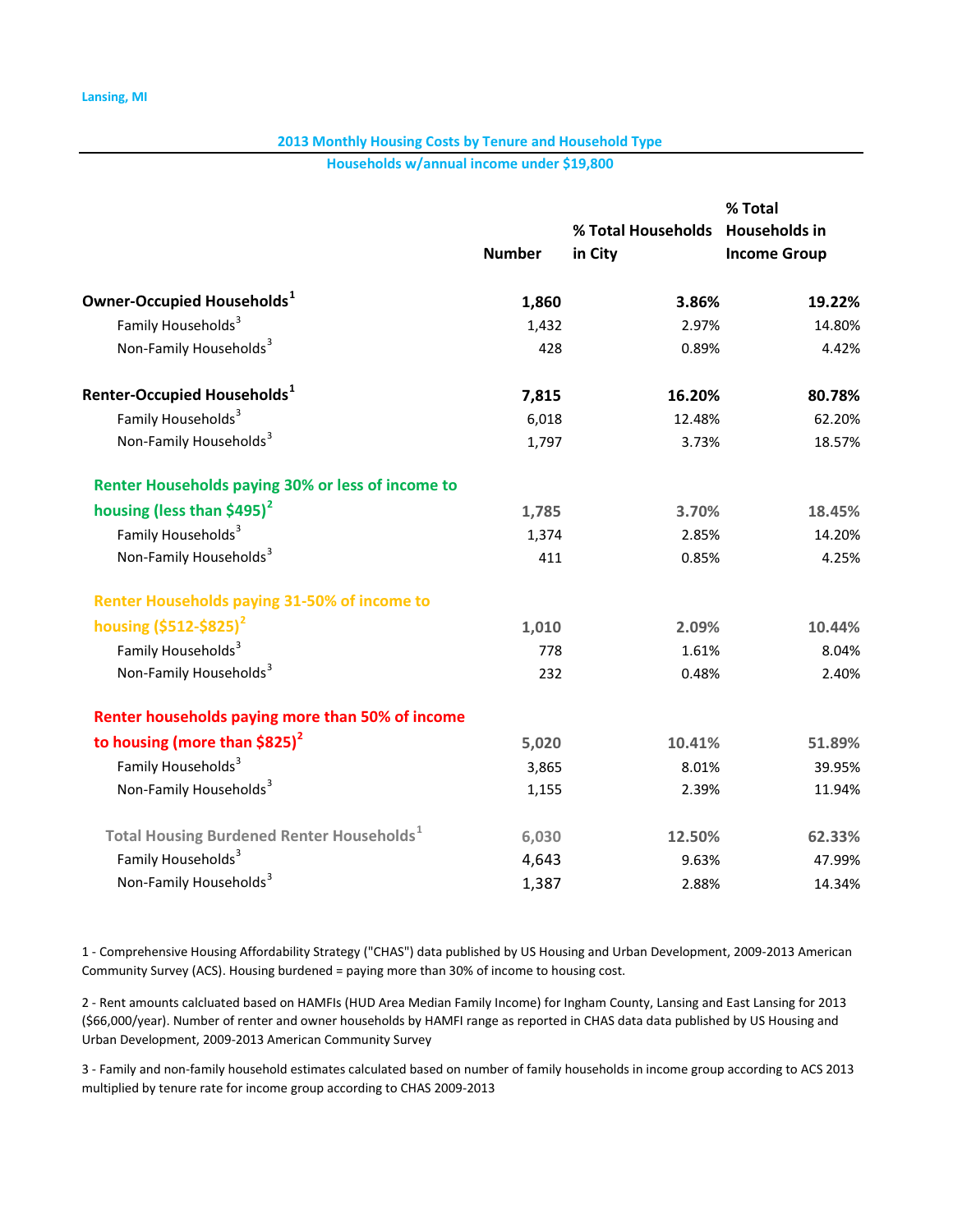Households w/annual income between \$19,800 and \$33,000

|                                                              | % Total       |                                    | % Total Households |  |
|--------------------------------------------------------------|---------------|------------------------------------|--------------------|--|
|                                                              | <b>Number</b> | Households in City in Income Group |                    |  |
| Owner-Occupied Households $^1$                               | 2,205         | 4.57%                              | 33.11%             |  |
| Family Households <sup>3</sup>                               | 1,080         | 2.24%                              | 16.22%             |  |
| Non-Family Households <sup>3</sup>                           | 1,125         | 2.33%                              | 16.89%             |  |
| Renter-Occupied Households $^{\rm 1}$                        | 4,455         | 9.24%                              | 66.89%             |  |
| Family Households <sup>3</sup>                               | 2,183         | 4.53%                              | 32.78%             |  |
| Non-Family Households <sup>3</sup>                           | 2,272         | 4.71%                              | 34.11%             |  |
| <b>Renter Households paying 30% or less of</b>               |               |                                    |                    |  |
| income to housing (\$512-\$825 or less) <sup>2</sup>         | 675           | 1.40%                              | 10.14%             |  |
| <b>Family Households</b>                                     | 331           | 0.69%                              | 4.97%              |  |
| Non-Family Households                                        | 344           | 0.71%                              | 5.17%              |  |
| <b>Renter Households paying 31-50% of income</b>             |               |                                    |                    |  |
| to housing $(5513 - 51374)^2$                                | 2,390         | 4.96%                              | 35.89%             |  |
| <b>Family Households</b>                                     | 1,171         | 2.43%                              | 17.58%             |  |
| Non-Family Households                                        | 1,219         | 2.53%                              | 18.30%             |  |
| Renter households paying more than 50% of                    |               |                                    |                    |  |
| income to housing (\$825-\$1375 or more) <sup>3</sup>        | 1,390         | 2.88%                              | 20.87%             |  |
| <b>Family Households</b>                                     | 681           | 1.41%                              | 10.23%             |  |
| Non-Family Households                                        | 709           | 1.47%                              | 10.65%             |  |
| <b>Total Housing Burdened Renter Households</b> <sup>1</sup> | 3,780         | 7.84%                              | 56.76%             |  |
| Family Households <sup>3</sup>                               | 1,852         | 3.84%                              | 27.81%             |  |
| Non-Family Households <sup>3</sup>                           | 1,928         | 4.00%                              | 28.95%             |  |
|                                                              |               |                                    |                    |  |

1 - Comprehensive Housing Affordability Strategy ("CHAS") data published by US Housing and Urban Development, 2009-2013 American Community Survey (ACS). Housing burdened = paying more than 30% of income to housing cost.

2 - Rent amounts calcluated based on HAMFIs (HUD Area Median Family Income) for Ingham County, Lansing and East Lansing for 2013 (\$66,000/year). Number of renter and owner households by HAMFI range as reported in CHAS data data published by US Housing and Urban Development, 2009-2013 American Community Survey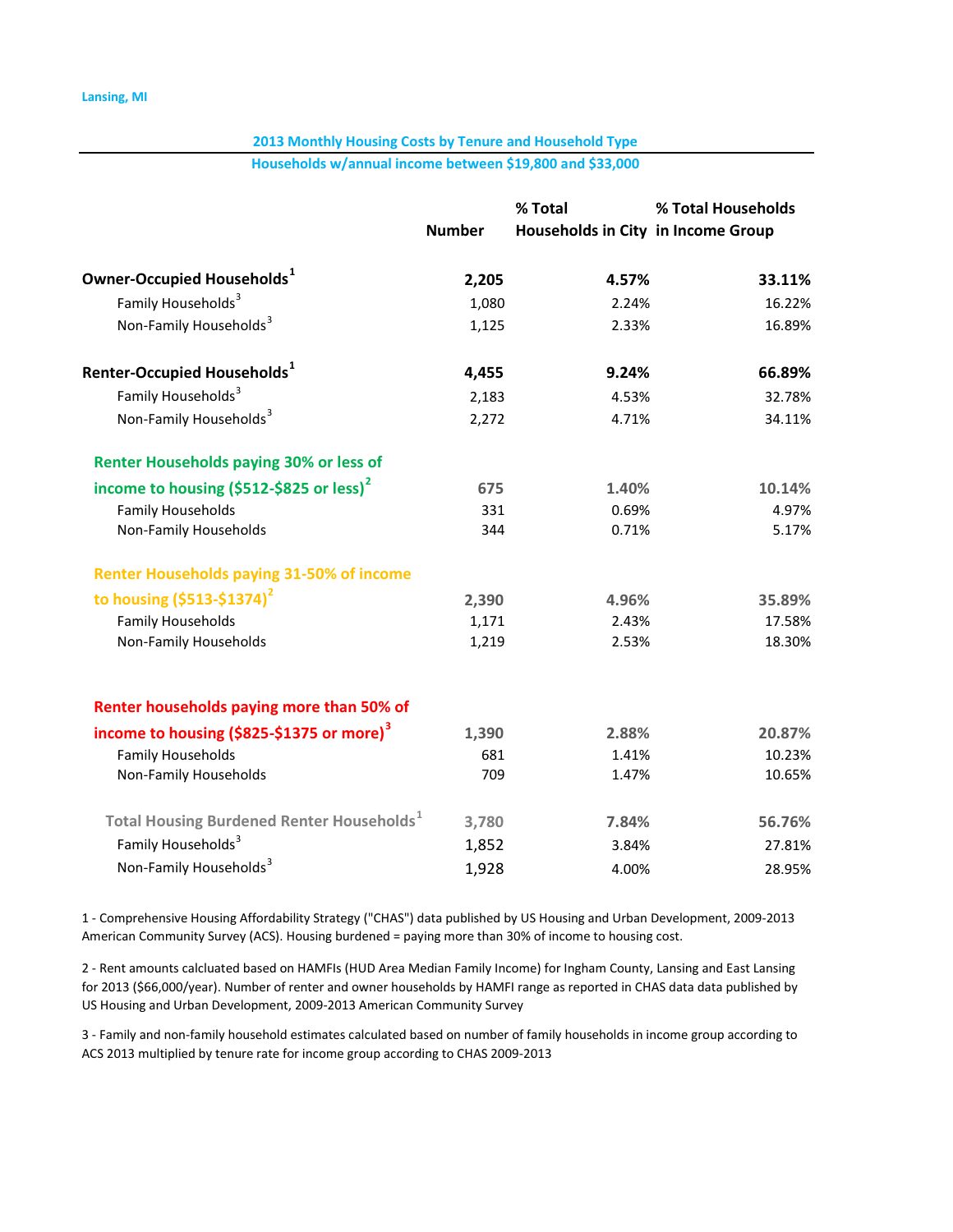Households w/annual income between \$33001 and \$52800

|                                                              |               | % Total Households % Total Households |                 |
|--------------------------------------------------------------|---------------|---------------------------------------|-----------------|
|                                                              | <b>Number</b> | in City                               | in Income Group |
| Owner-Occupied Households $^1$                               | 4,430         | 9.19%                                 | 47.48%          |
| Family Households <sup>3</sup>                               | 2,082         | 4.32%                                 | 22.32%          |
| Non-Family Households <sup>3</sup>                           | 2,318         | 4.81%                                 | 24.84%          |
| Renter-Occupied Households $^{\mathtt{1}}$                   | 4,900         | 10.16%                                | 52.52%          |
| Family Households <sup>3</sup>                               | 2,303         | 4.78%                                 | 24.68%          |
| Non-Family Households <sup>3</sup>                           | 2,597         | 5.38%                                 | 27.83%          |
| <b>Renter Households paying 30% or less of</b>               |               |                                       |                 |
| income to housing (\$825-\$1320 or less) <sup>2</sup>        | 2,605         | 5.40%                                 | 27.92%          |
| Family Households <sup>3</sup>                               | 1,224         | 2.54%                                 | 13.12%          |
| Non-Family Households <sup>3</sup>                           | 1,381         | 2.86%                                 | 14.80%          |
| <b>Renter Households paying 31-50% of income</b>             |               |                                       |                 |
| to housing $($ \$852-\$2220 $)^2$                            | 2,105         | 4.36%                                 | 22.56%          |
| Family Households <sup>3</sup>                               | 989           | 2.05%                                 | 10.60%          |
| Non-Family Households <sup>3</sup>                           | 1,116         | 2.31%                                 | 11.96%          |
| Renter households paying more than 50% of                    |               |                                       |                 |
| income to housing $(51375 - 52221)^2$                        | 190           | 0.39%                                 | 2.04%           |
| Family Households <sup>3</sup>                               | 89            | 0.18%                                 | 0.95%           |
| Non-Family Households <sup>3</sup>                           | 101           | 0.21%                                 | 1.08%           |
| <b>Total Housing Burdened Renter Households</b> <sup>1</sup> | 2,295         | 4.76%                                 | 24.60%          |
| Family Households <sup>3</sup>                               | 1,078         | 2.24%                                 | 11.55%          |
| Non-Family Households <sup>3</sup>                           | 1,217         | 2.52%                                 | 13.04%          |

1 - Comprehensive Housing Affordability Strategy ("CHAS") data published by US Housing and Urban Development, 2009-2013 American Community Survey (ACS). Housing burdened = paying more than 30% of income to housing cost.

2 - Rent amounts calcluated based on HAMFIs (HUD Area Median Family Income) for Ingham County, Lansing and East Lansing for 2013 (\$66,000/year). Number of renter and owner households by HAMFI range as reported in CHAS data data published by US Housing and Urban Development, 2009-2013 American Community Survey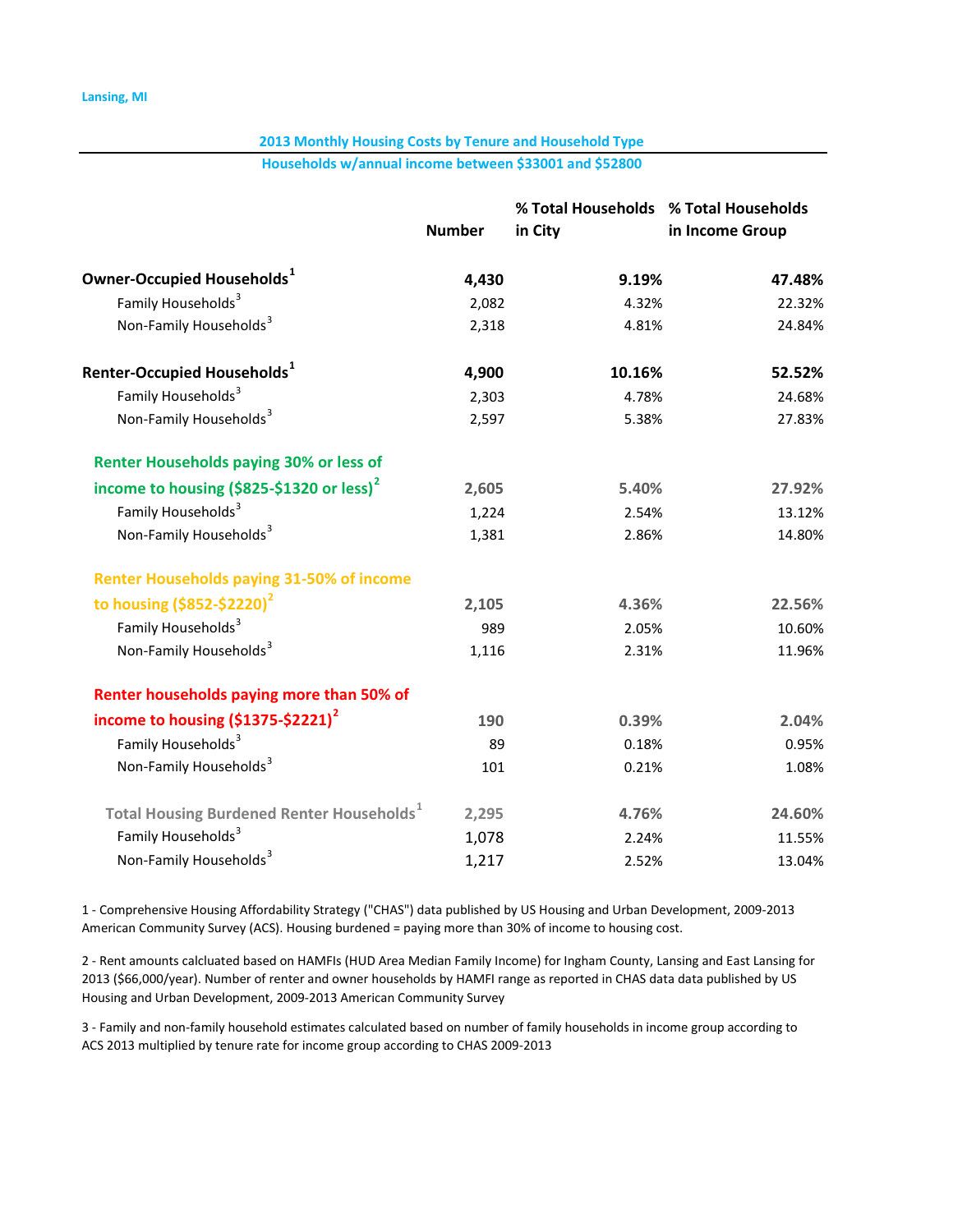All households w/annual income under \$52,800

|                                                              | <b>Number</b> | % Total Households % Total Households<br>in City | in Income Group |
|--------------------------------------------------------------|---------------|--------------------------------------------------|-----------------|
| Owner-Occupied Households <sup>1</sup>                       | 740           | 5.57%                                            | 10.15%          |
| Family Households <sup>3</sup>                               | 157           | 1.18%                                            | 2.15%           |
| Non-Family Households <sup>3</sup>                           | 584           | 4.39%                                            | 8.01%           |
| Renter-Occupied Households <sup>1</sup>                      | 6,550         | 49.27%                                           | 89.85%          |
| Family Households <sup>3</sup>                               | 8,760         | 65.89%                                           | 120.16%         |
| Non-Family Households <sup>3</sup>                           | 5,415         | 40.73%                                           | 74.28%          |
| <b>Renter Households paying 30% or less of income</b>        |               |                                                  |                 |
| to housing $2$                                               | 1,135         | 8.54%                                            | 15.57%          |
| Family Households <sup>3</sup>                               | 221           | 1.66%                                            | 3.03%           |
| Non-Family Households <sup>3</sup>                           | 915           | 6.88%                                            | 12.55%          |
| <b>Renter Households paying 31-50% of income to</b>          |               |                                                  |                 |
| housing $2$                                                  | 1,205         | 9.06%                                            | 16.53%          |
| Family Households <sup>3</sup>                               | 245           | 1.84%                                            | 3.36%           |
| Non-Family Households <sup>3</sup>                           | 961           | 7.23%                                            | 13.18%          |
| Renter households paying more than 50% of                    |               |                                                  |                 |
| income to housing <sup>2</sup>                               | 4,210         | 31.67%                                           | 57.75%          |
| Family Households <sup>3</sup>                               | 645           | 4.85%                                            | 8.85%           |
| Non-Family Households <sup>3</sup>                           | 3,567         | 26.83%                                           | 48.93%          |
| <b>Total Housing Burdened Renter Households</b> <sup>1</sup> | 5,415         | 40.73%                                           | 74.28%          |
| Family Households <sup>3</sup>                               | 890           | 6.69%                                            | 12.21%          |
| Non-Family Households <sup>3</sup>                           | 4,528         | 34.06%                                           | 62.11%          |

1 - Comprehensive Housing Affordability Strategy ("CHAS") data published by US Housing and Urban Development, 2009-2013 American Community Survey (ACS). Housing burdened = paying more than 30% of income to housing cost.

2 Rent amounts calcluated based on HAMFIs (HUD Area Median Family Income) for Ingham County, Lansing and East Lansing for 2013 (\$66,000/year). Number of renter and owner households by HAMFI range as reported in CHAS data data published by US Housing and Urban Development, 2009-2013 American Community Survey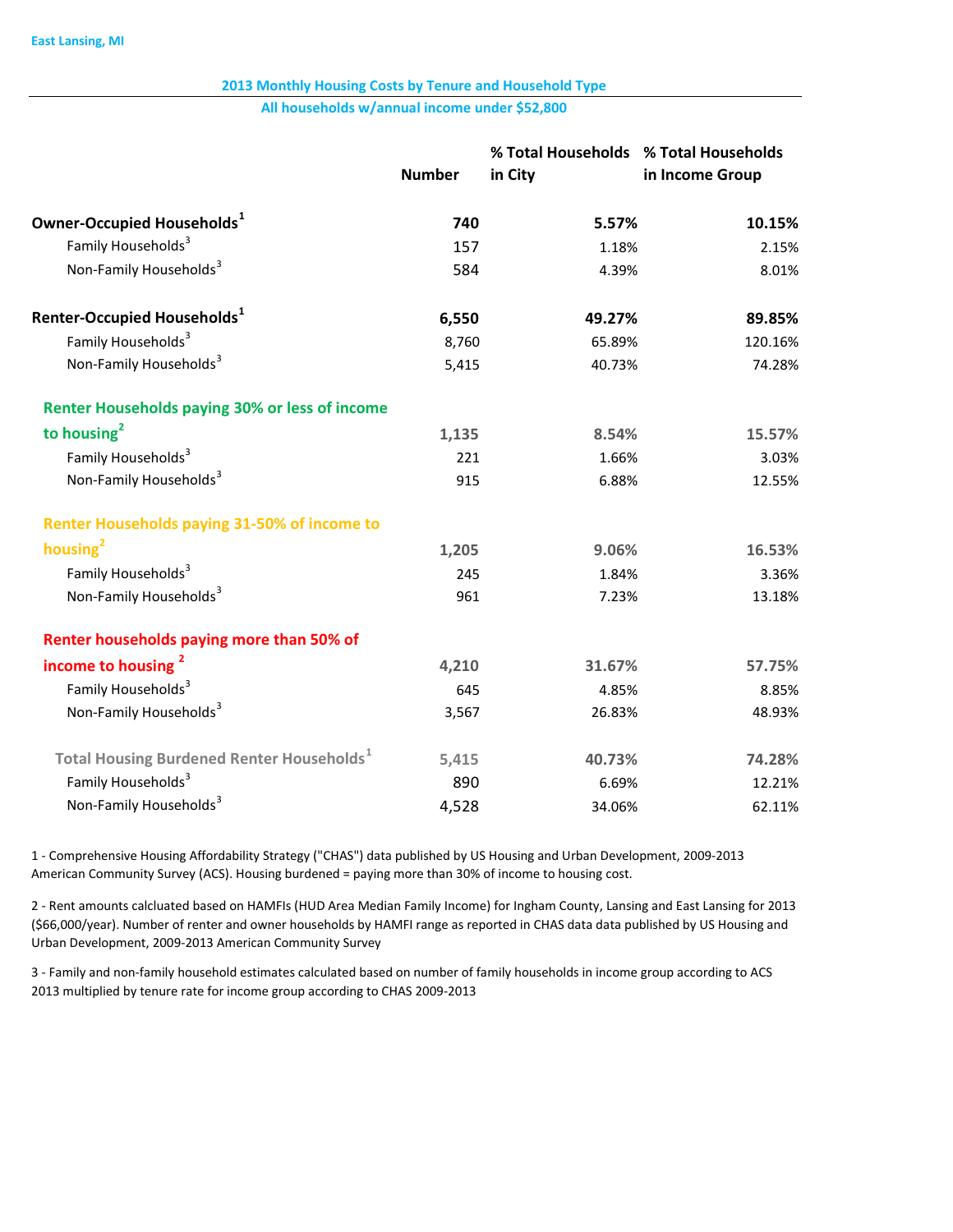Households w/annual income under \$19,800

|                                                              |               | % Total Households % Total Households |                 |
|--------------------------------------------------------------|---------------|---------------------------------------|-----------------|
|                                                              | <b>Number</b> | in City                               | in Income Group |
| Owner-Occupied Households <sup>1</sup>                       | 150           | 1.13%                                 | 3.96%           |
| Family Households <sup>3</sup>                               | 23            | 0.17%                                 | 0.61%           |
| Non-Family Households <sup>3</sup>                           | 128           | 0.96%                                 | 3.38%           |
| Renter-Occupied Households $^{\mathtt{1}}$                   | 3,640         | 27.38%                                | 96.04%          |
| Family Households <sup>3</sup>                               | 546           | 4.11%                                 | 14.41%          |
| Non-Family Households <sup>3</sup>                           | 3,094         | 23.27%                                | 81.64%          |
| <b>Renter Households paying 30% or less of</b>               |               |                                       |                 |
| income to housing (less than \$495) $^2$                     | 500           | 3.76%                                 | 13.19%          |
| Family Households <sup>3</sup>                               | 75            | 0.56%                                 | 1.98%           |
| Non-Family Households <sup>3</sup>                           | 425           | 3.20%                                 | 11.21%          |
| <b>Renter Households paying 31-50% of income</b>             |               |                                       |                 |
| to housing $(5512 - 5825)^2$                                 | 70            | 0.53%                                 | 1.85%           |
| Family Households <sup>3</sup>                               | 11            | 0.08%                                 | 0.29%           |
| Non-Family Households <sup>3</sup>                           | 60            | 0.45%                                 | 1.58%           |
| Renter households paying more than 50% of                    |               |                                       |                 |
| income to housing (more than $$825$ ) <sup>2</sup>           | 3,070         | 23.09%                                | 81.00%          |
| Family Households <sup>3</sup>                               | 461           | 3.47%                                 | 12.16%          |
| Non-Family Households <sup>3</sup>                           | 2,610         | 19.63%                                | 68.87%          |
| <b>Total Housing Burdened Renter Households</b> <sup>1</sup> | 3,140         | 23.62%                                | 82.85%          |
| Family Households <sup>3</sup>                               | 472           | 3.55%                                 | 12.45%          |
| Non-Family Households <sup>3</sup>                           | 2,670         | 20.08%                                | 70.45%          |

1 - Comprehensive Housing Affordability Strategy ("CHAS") data published by US Housing and Urban Development, 2009-2013 American Community Survey (ACS). Housing burdened = paying more than 30% of income to housing cost.

2 - Rent amounts calcluated based on HAMFIs (HUD Area Median Family Income) for Ingham County, Lansing and East Lansing for 2013 (\$66,000/year). Number of renter and owner households by HAMFI range as reported in CHAS data data published by US Housing and Urban Development, 2009-2013 American Community Survey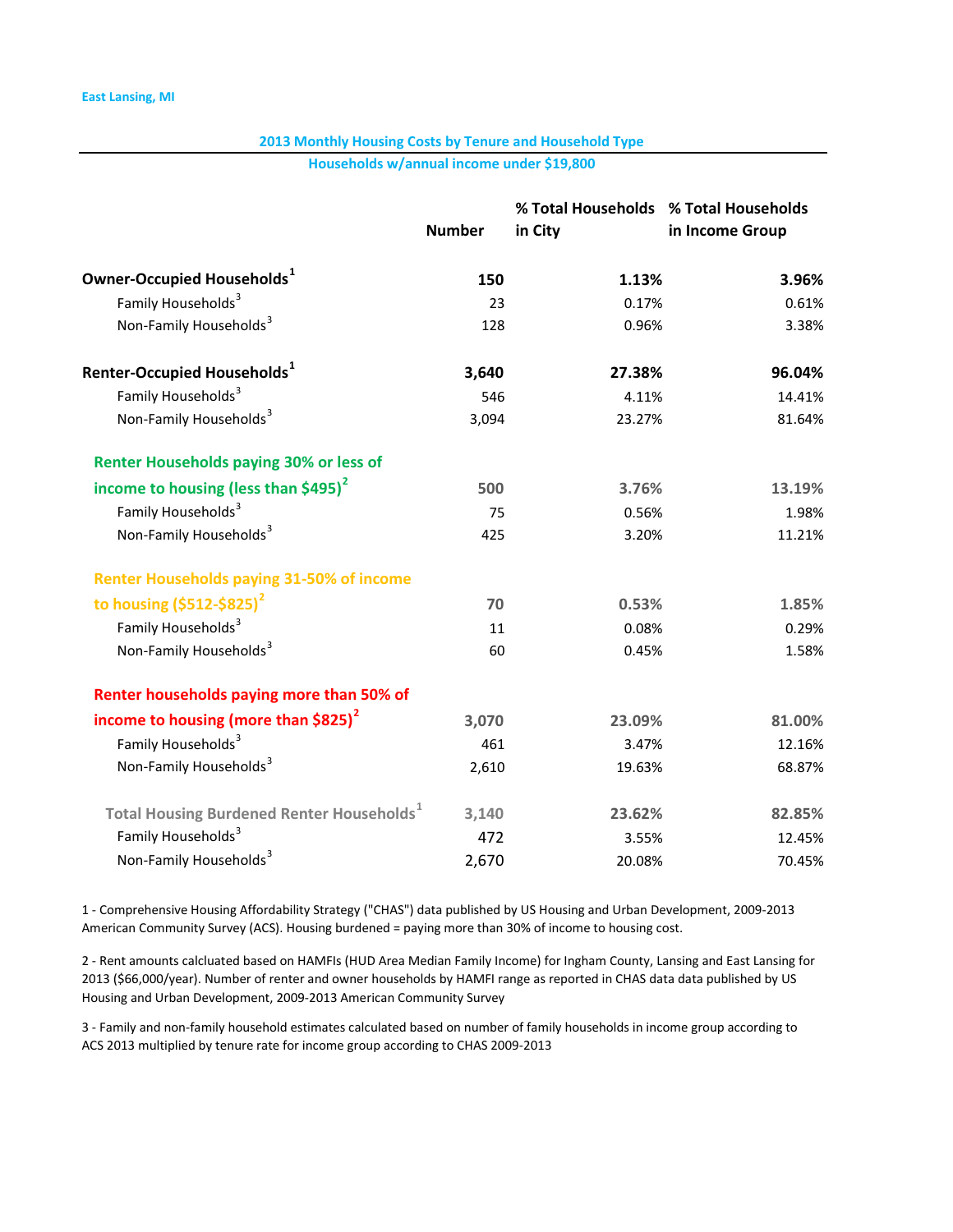Households w/annual income between \$19,800 and \$33,000

|                                                              | % Total Households % Total Households |         |                 |  |
|--------------------------------------------------------------|---------------------------------------|---------|-----------------|--|
|                                                              | <b>Number</b>                         | in City | in Income Group |  |
| Owner-Occupied Households <sup>1</sup>                       | 175                                   | 1.32%   | 10.54%          |  |
| Family Households <sup>3</sup>                               | 26                                    | 0.20%   | 1.57%           |  |
| Non-Family Households <sup>3</sup>                           | 149                                   | 1.12%   | 8.98%           |  |
| Renter-Occupied Households $^{\rm 1}$                        | 1,485                                 | 11.17%  | 89.46%          |  |
| Family Households <sup>3</sup>                               | 223                                   | 1.68%   | 13.43%          |  |
| Non-Family Households <sup>3</sup>                           | 1,262                                 | 9.49%   | 76.02%          |  |
| <b>Renter Households paying 30% or less of</b>               |                                       |         |                 |  |
| income to housing (\$512-\$825 or less) <sup>2</sup>         | 150                                   | 1.13%   | 9.04%           |  |
| <b>Family Households</b>                                     | 20                                    | 0.15%   | 1.20%           |  |
| Non-Family Households                                        | 131                                   | 0.99%   | 7.89%           |  |
| <b>Renter Households paying 31-50% of income</b>             |                                       |         |                 |  |
| to housing $(5513 - 51374)^2$                                | 470                                   | 3.54%   | 28.31%          |  |
| <b>Family Households</b>                                     | 61                                    | 0.46%   | 3.67%           |  |
| Non-Family Households                                        | 409                                   | 3.08%   | 24.64%          |  |
| Renter households paying more than 50% of                    |                                       |         |                 |  |
| income to housing (\$825-\$1375 or more) <sup>3</sup>        | 865                                   | 6.51%   | 52.11%          |  |
| <b>Family Households</b>                                     | 112                                   | 0.84%   | 6.75%           |  |
| Non-Family Households                                        | 753                                   | 5.66%   | 45.36%          |  |
| <b>Total Housing Burdened Renter Households</b> <sup>1</sup> | 1,335                                 | 10.04%  | 35.22%          |  |
| Family Households <sup>3</sup>                               | 173                                   | 1.30%   | 4.56%           |  |
| Non-Family Households <sup>3</sup>                           | 1,162                                 | 8.74%   | 30.66%          |  |
|                                                              |                                       |         |                 |  |

1 - Comprehensive Housing Affordability Strategy ("CHAS") data published by US Housing and Urban Development, 2009-2013 American Community Survey (ACS). Housing burdened = paying more than 30% of income to housing cost.

2 - Rent amounts calcluated based on HAMFIs (HUD Area Median Family Income) for Ingham County, Lansing and East Lansing for 2013 (\$66,000/year). Number of renter and owner households by HAMFI range as reported in CHAS data data published by US Housing and Urban Development, 2009-2013 American Community Survey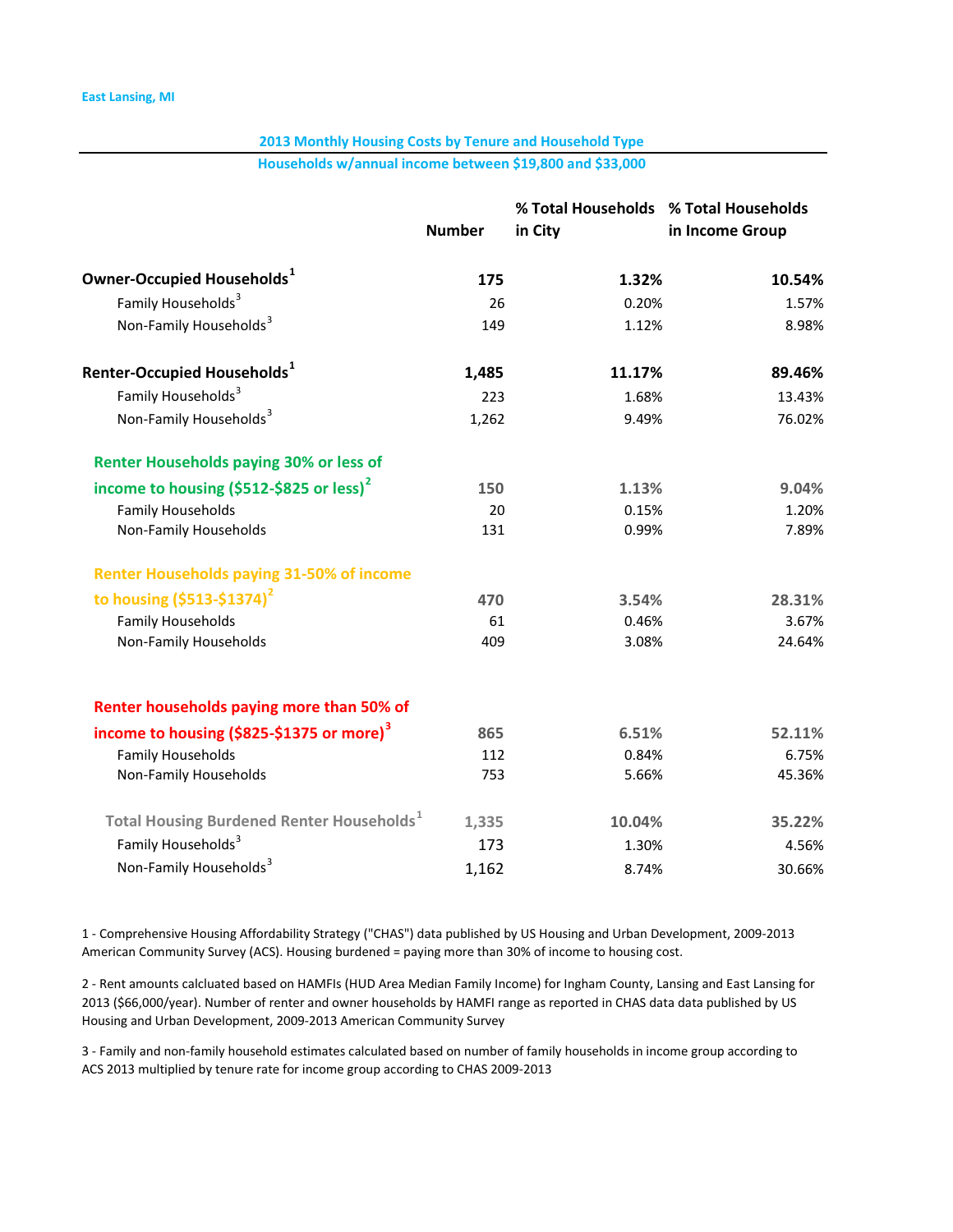Households w/annual income between \$33,001 and \$52,800

|                                                              |               | % Total Households % Total Households |                 |
|--------------------------------------------------------------|---------------|---------------------------------------|-----------------|
|                                                              | <b>Number</b> | in City                               | in Income Group |
| Owner-Occupied Households $^1$                               | 415           | 3.12%                                 | 22.55%          |
| Family Households <sup>3</sup>                               | 108           | 0.81%                                 | 5.87%           |
| Non-Family Households <sup>3</sup>                           | 307           | 2.31%                                 | 16.68%          |
| Renter-Occupied Households $^{\mathtt{1}}$                   | 1,425         | 10.72%                                | 77.45%          |
| Family Households <sup>3</sup>                               | 371           | 2.79%                                 | 20.16%          |
| Non-Family Households <sup>3</sup>                           | 1,055         | 7.94%                                 | 57.34%          |
| <b>Renter Households paying 30% or less of</b>               |               |                                       |                 |
| income to housing (\$825-\$1320 or less) <sup>2</sup>        | 485           | 3.65%                                 | 26.36%          |
| Family Households <sup>3</sup>                               | 126           | 0.95%                                 | 6.85%           |
| Non-Family Households <sup>3</sup>                           | 359           | 2.70%                                 | 19.51%          |
| <b>Renter Households paying 31-50% of income</b>             |               |                                       |                 |
| to housing $($ \$852-\$2220 $)^2$                            | 665           | 5.00%                                 | 36.14%          |
| Family Households <sup>3</sup>                               | 173           | 1.30%                                 | 9.40%           |
| Non-Family Households <sup>3</sup>                           | 492           | 3.70%                                 | 26.74%          |
| Renter households paying more than 50% of                    |               |                                       |                 |
| income to housing $(51375 - 52221)^2$                        | 275           | 2.07%                                 | 14.95%          |
| Family Households <sup>3</sup>                               | 72            | 0.54%                                 | 3.91%           |
| Non-Family Households <sup>3</sup>                           | 204           | 1.53%                                 | 11.09%          |
| <b>Total Housing Burdened Renter Households</b> <sup>1</sup> | 940           | 7.07%                                 | 51.09%          |
| Family Households <sup>3</sup>                               | 245           | 1.84%                                 | 13.32%          |
| Non-Family Households <sup>3</sup>                           | 696           | 5.24%                                 | 37.83%          |

1 - Comprehensive Housing Affordability Strategy ("CHAS") data published by US Housing and Urban Development, 2009-2013 American Community Survey (ACS). Housing burdened = paying more than 30% of income to housing cost.

2 - Rent amounts calcluated based on HAMFIs (HUD Area Median Family Income) for Ingham County, Lansing and East Lansing for 2013 (\$66,000/year). Number of renter and owner households by HAMFI range as reported in CHAS data data published by US Housing and Urban Development, 2009-2013 American Community Survey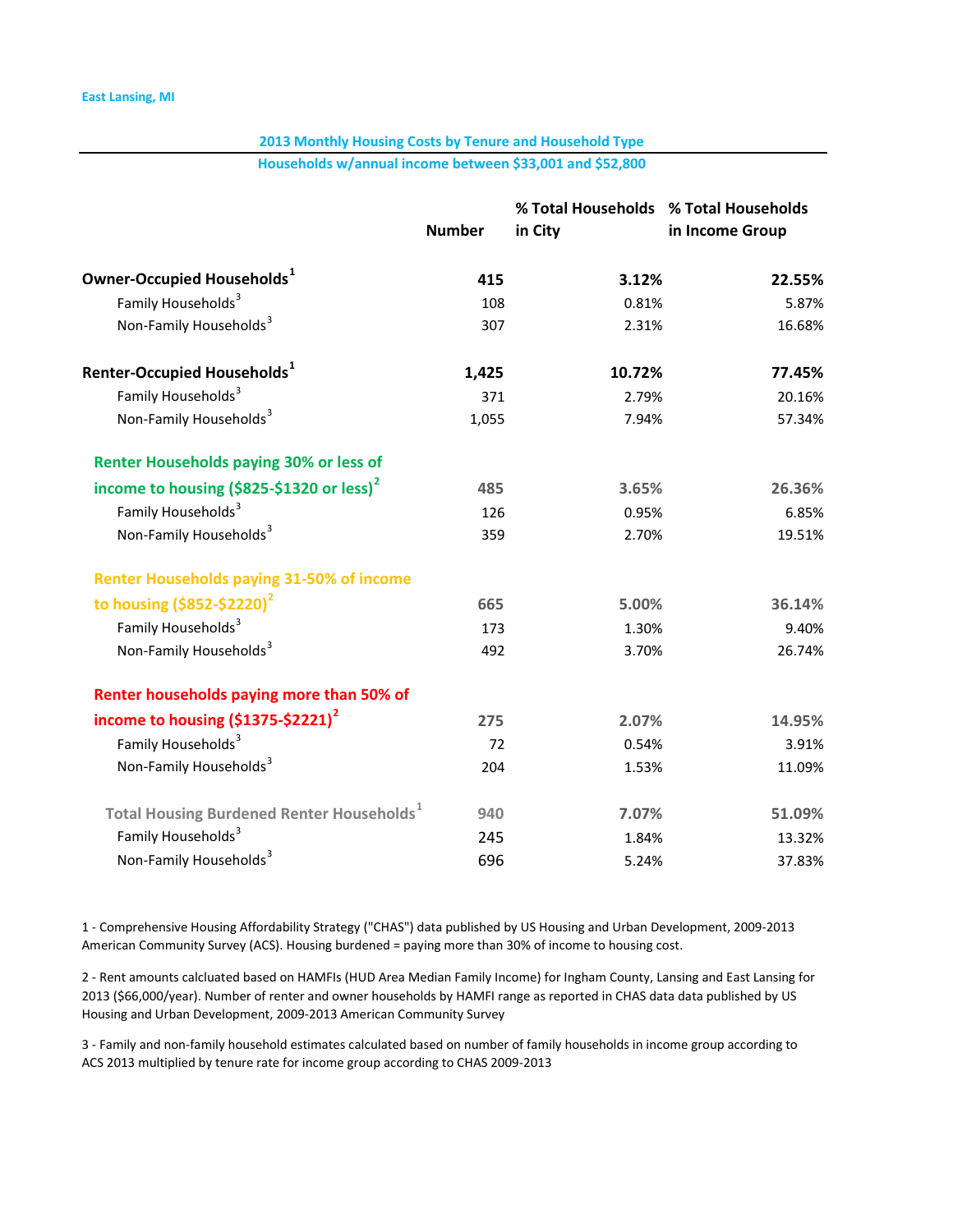All households w/annual income under \$52,800

|                                                              | <b>Number</b> | % Total Households % Total Households<br>in County | in Income Group |
|--------------------------------------------------------------|---------------|----------------------------------------------------|-----------------|
| Owner-Occupied Households <sup>1</sup>                       | 6,530         | 6.00%                                              | 46.44%          |
| Family Households <sup>3</sup>                               |               |                                                    |                 |
| Non-Family Households <sup>3</sup>                           | 4,421         | 4.06%                                              | 31.44%          |
|                                                              | 1,958         | 1.80%                                              | 13.93%          |
| Renter-Occupied Households <sup>1</sup>                      | 7,530         | 6.92%                                              | 53.56%          |
| Family Households <sup>3</sup>                               | 5,068         | 4.66%                                              | 36.05%          |
| Non-Family Households <sup>3</sup>                           | 1,862         | 1.71%                                              | 13.24%          |
| <b>Renter Households paying 30% or less of income</b>        |               |                                                    |                 |
| to housing <sup>2</sup>                                      | 2,295         | 2.11%                                              | 20.20%          |
| Family Households <sup>3</sup>                               | 1,609         | 1.48%                                              | 11.44%          |
| Non-Family Households <sup>3</sup>                           | 686           | 0.63%                                              | 4.88%           |
| <b>Renter Households paying 31-50% of income to</b>          |               |                                                    |                 |
| housing <sup>2</sup>                                         | 2,290         | 2.10%                                              | 20.16%          |
| Family Households <sup>3</sup>                               | 1,404         | 1.29%                                              | 9.99%           |
| Non-Family Households <sup>3</sup>                           | 886           | 0.81%                                              | 6.30%           |
| Renter households paying more than 50% of                    |               |                                                    |                 |
| income to housing <sup>2</sup>                               | 2,945         | 2.71%                                              | 25.92%          |
| Family Households <sup>3</sup>                               | 2,056         | 1.89%                                              | 14.62%          |
| Non-Family Households <sup>3</sup>                           | 889           | 0.82%                                              | 6.32%           |
| <b>Total Housing Burdened Renter Households</b> <sup>1</sup> | 5,235         | 4.81%                                              | 46.08%          |
| Family Households <sup>3</sup>                               | 3,460         | 3.18%                                              | 24.61%          |
| Non-Family Households <sup>3</sup>                           | 1,775         | 1.63%                                              | 12.62%          |
|                                                              |               |                                                    |                 |

1 Comprehensive Housing Affordability Strategy ("CHAS") data published by US Housing and Urban Development, 20092013 American Community Survey (ACS). Housing burdened = paying more than 30% of income to housing cost.

2 - Rent amounts calcluated based on HAMFIs (HUD Area Median Family Income) for Ingham County, Lansing and East Lansing for 2013 (\$66,000/year). Number of renter and owner households by HAMFI range as reported in CHAS data data published by US Housing and Urban Development, 2009-2013 American Community Survey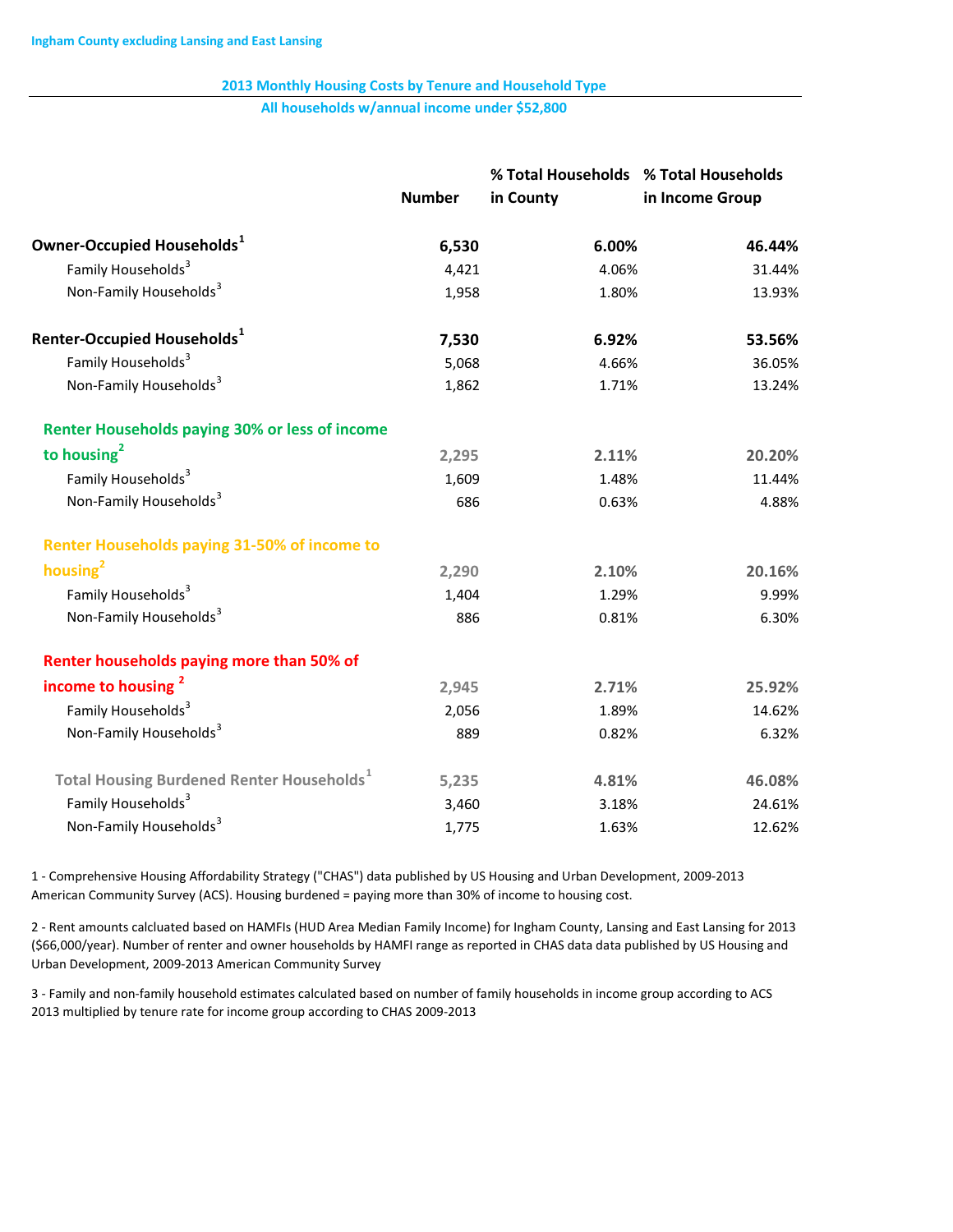Households w/annual income under \$19,800

|                                                              | <b>Number</b> | % Total Households % Total Households<br>in County | in Income Group |
|--------------------------------------------------------------|---------------|----------------------------------------------------|-----------------|
|                                                              |               |                                                    |                 |
| Owner-Occupied Households <sup>1</sup>                       | 1,300         | 1.19%                                              | 32.34%          |
| Family Households <sup>3</sup>                               | 1,040         | 0.96%                                              | 25.87%          |
| Non-Family Households <sup>3</sup>                           | 109           | 0.10%                                              | 2.71%           |
| Renter-Occupied Households <sup>1</sup>                      | 2,720         | 2.50%                                              | 67.66%          |
| Family Households <sup>3</sup>                               | 2,176         | 2.00%                                              | 54.13%          |
| Non-Family Households <sup>3</sup>                           | 544           | 0.50%                                              | 13.53%          |
| <b>Renter Households paying 30% or less of income</b>        |               |                                                    |                 |
| to housing (less than $$495$ ) <sup>2</sup>                  | 775           | 0.71%                                              | 19.28%          |
| Family Households <sup>3</sup>                               | 620           | 0.57%                                              | 15.42%          |
| Non-Family Households <sup>3</sup>                           | 155           | 0.14%                                              | 3.86%           |
| <b>Renter Households paying 31-50% of income to</b>          |               |                                                    |                 |
| housing (\$512-\$825) <sup>2</sup>                           | 115           | 0.11%                                              | 2.86%           |
| Family Households <sup>3</sup>                               | 92            | 0.08%                                              | 2.29%           |
| Non-Family Households <sup>3</sup>                           | 23            | 0.02%                                              | 0.57%           |
| Renter households paying more than 50% of                    |               |                                                    |                 |
| income to housing (more than $$825$ ) <sup>2</sup>           | 1,830         | 1.68%                                              | 45.52%          |
| Family Households <sup>3</sup>                               | 1,464         | 1.35%                                              | 36.42%          |
| Non-Family Households <sup>3</sup>                           | 366           | 0.34%                                              | 9.10%           |
| <b>Total Housing Burdened Renter Households</b> <sup>1</sup> | 1,945         | 1.79%                                              | 48.38%          |
| Family Households <sup>3</sup>                               | 1,556         | 1.43%                                              | 38.71%          |
| Non-Family Households <sup>3</sup>                           | 389           | 0.36%                                              | 9.68%           |

1 - Comprehensive Housing Affordability Strategy ("CHAS") data published by US Housing and Urban Development, 2009-2013 American Community Survey (ACS). Housing burdened = paying more than 30% of income to housing cost.

2 Rent amounts calcluated based on HAMFIs (HUD Area Median Family Income) for Ingham County, Lansing and East Lansing for 2013 (\$66,000/year). Number of renter and owner households by HAMFI range as reported in CHAS data data published by US Housing and Urban Development, 2009-2013 American Community Survey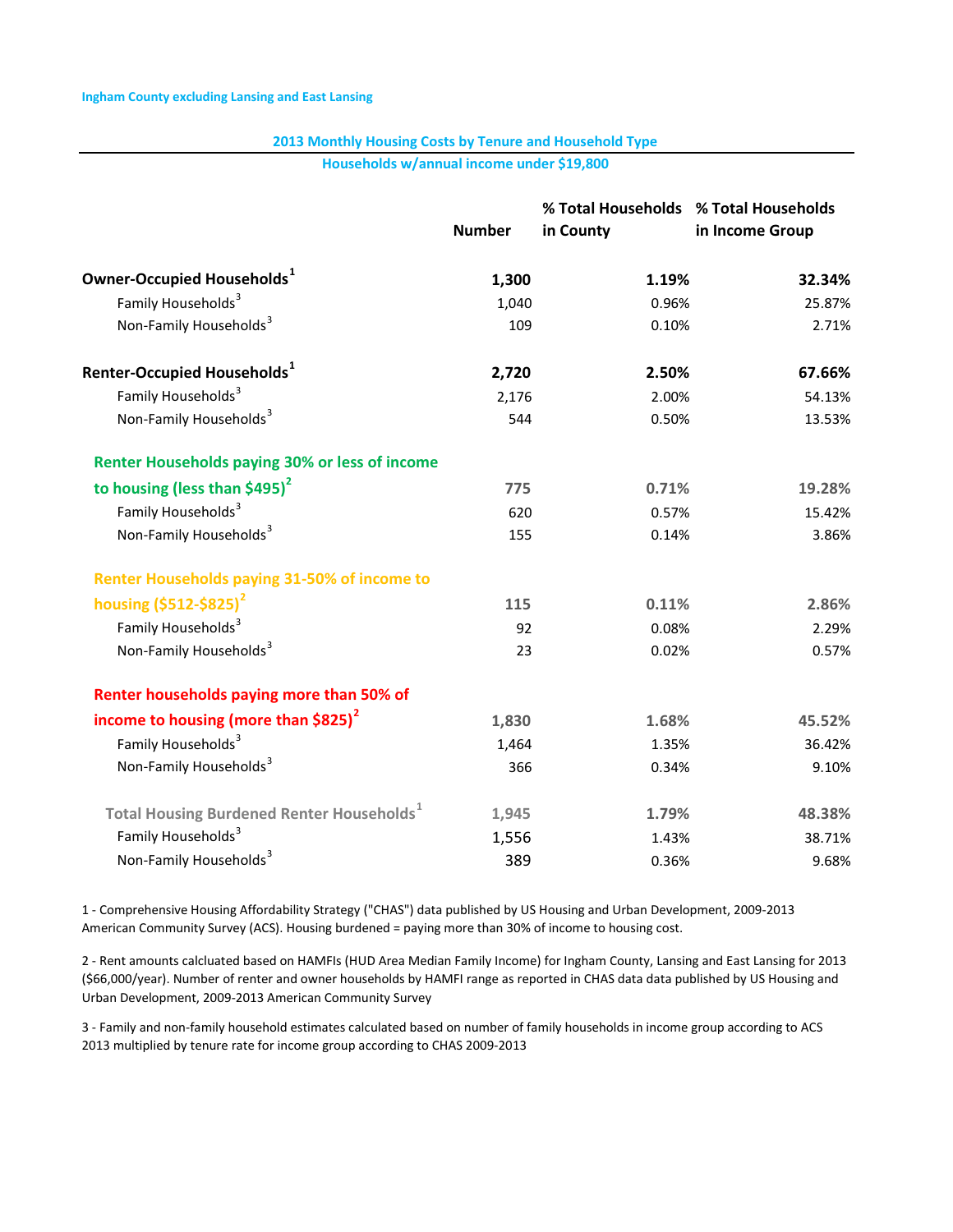Households w/annual income between \$19,800 and \$33,000

|                                                              | <b>Number</b> | % Total Households % Total Households<br>in County | in Income Group |
|--------------------------------------------------------------|---------------|----------------------------------------------------|-----------------|
| Owner-Occupied Households <sup>1</sup>                       | 1,445         | 1.33%                                              | 38.84%          |
| Family Households <sup>3</sup>                               | 694           | 0.64%                                              | 18.66%          |
| Non-Family Households <sup>3</sup>                           | 751           | 0.69%                                              | 20.19%          |
| Renter-Occupied Households <sup>1</sup>                      | 2,275         | 2.09%                                              | 61.16%          |
| Family Households <sup>3</sup>                               | 1,092         | 1.00%                                              | 29.35%          |
| Non-Family Households <sup>3</sup>                           | 1,183         | 1.09%                                              | 31.80%          |
| <b>Renter Households paying 30% or less of income</b>        |               |                                                    |                 |
| to housing $(5512 - 5825)$ or less) <sup>2</sup>             | 395           | 0.36%                                              | 10.62%          |
| <b>Family Households</b>                                     | 190           | 0.17%                                              | 5.11%           |
| Non-Family Households                                        | 205           | 0.19%                                              | 5.51%           |
| <b>Renter Households paying 31-50% of income to</b>          |               |                                                    |                 |
| housing $(5513 - 51374)^2$                                   | 1,010         | 0.93%                                              | 27.15%          |
| <b>Family Households</b>                                     | 485           | 0.45%                                              | 13.04%          |
| Non-Family Households                                        | 525           | 0.48%                                              | 14.11%          |
| Renter households paying more than 50% of                    |               |                                                    |                 |
| income to housing (\$825-\$1375 or more) <sup>3</sup>        | 870           | 0.80%                                              | 23.39%          |
| <b>Family Households</b>                                     | 418           | 0.38%                                              | 11.24%          |
| Non-Family Households                                        | 452           | 0.42%                                              | 12.15%          |
| <b>Total Housing Burdened Renter Households</b> <sup>1</sup> | 1,880         | 1.73%                                              | 50.54%          |
| Family Households <sup>3</sup>                               | 903           | 0.83%                                              | 24.27%          |
| Non-Family Households <sup>3</sup>                           | 977           | 0.90%                                              | 26.26%          |

1 Comprehensive Housing Affordability Strategy ("CHAS") data published by US Housing and Urban Development, 20092013 American Community Survey (ACS). Housing burdened = paying more than 30% of income to housing cost.

2 Rent amounts calcluated based on HAMFIs (HUD Area Median Family Income) for Ingham County, Lansing and East Lansing for 2013 (\$66,000/year). Number of renter and owner households by HAMFI range as reported in CHAS data data published by US Housing and Urban Development, 2009-2013 American Community Survey